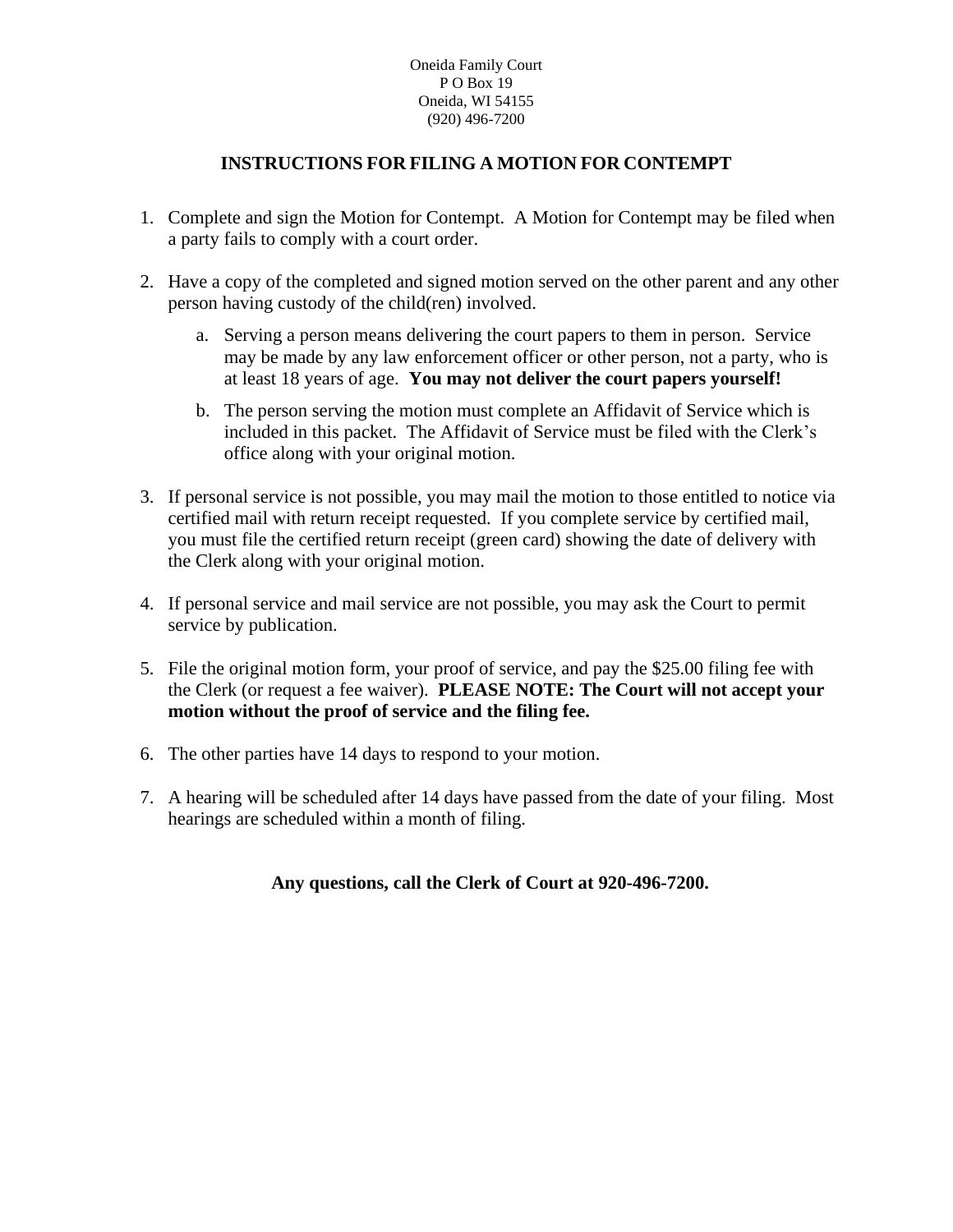Oneida Family Court P O Box 19 Oneida, WI 54155 (920) 496-7200

## **ONEIDA FAMILY COURT MOTION FOR CONTEMPT**

Enter the original case number.

Case No. \_\_\_\_\_\_\_\_\_\_\_\_\_\_\_\_\_\_

#### **Petitioner/Joint Petitioner**:\_\_\_\_\_\_\_\_\_\_\_\_\_\_\_\_\_\_\_\_\_\_\_\_\_\_\_\_\_\_\_\_\_\_\_\_\_\_\_\_\_\_\_\_\_\_\_\_\_\_\_\_\_\_\_\_\_\_\_\_\_\_\_\_\_\_\_\_\_\_\_\_\_\_\_\_\_\_

|                                                                                                                                        |                                                                                                                | First name | Middle name          | Last name |  |
|----------------------------------------------------------------------------------------------------------------------------------------|----------------------------------------------------------------------------------------------------------------|------------|----------------------|-----------|--|
| Enter the name,<br>address and<br>daytime phone<br>number of the<br>petitioner or joint<br>petitioner from the<br>original case file.  | <b>Current Mailing Address</b><br>City<br><b>State</b><br>VS.                                                  | Zip        | Daytime Phone Number |           |  |
| Enter the name,<br>address, and<br>daytime phone<br>number of the<br>respondent or joint<br>petitioner from the<br>original case file. | Respondent/Joint Petitioner:<br><b>Current Mailing Address</b>                                                 | First name | Middle name          | Last name |  |
|                                                                                                                                        | City<br><b>State</b>                                                                                           | Zip        | Daytime Phone Number |           |  |
| Check if ONCSA<br>is a party or not. If<br>you are unsure, you<br>may call the<br>Oneida Nation<br>Child Support                       | The Oneida Nation Child Support Agency (ONCSA)<br>is a party to this action.<br>is not a party to this action. |            |                      |           |  |
| Agency.                                                                                                                                |                                                                                                                |            |                      |           |  |

|                                                         | The person filing this Motion asserts the following:                              |  |  |  |  |
|---------------------------------------------------------|-----------------------------------------------------------------------------------|--|--|--|--|
| Check all those<br>categories for                       | 1. The other party was court ordered to do the following and has failed to do so: |  |  |  |  |
| which you believe<br>the other party is                 | Pay child support in the amount of \$ __________ per ________.<br>П               |  |  |  |  |
| in contempt. If<br>other, mark the<br>box and write for | Pay maintenance (spousal support) in the amount of \$______ per ______            |  |  |  |  |
|                                                         | Pay uninsured medical bills/variable costs in the amount of \$<br>П               |  |  |  |  |
| what you believe<br>the other party is                  | Copies of the unpaid bills are attached to this Motion.                           |  |  |  |  |
| in contempt.                                            | Return property that was awarded to me.<br>П                                      |  |  |  |  |
| If the issues are                                       | Sign/complete final documentation (Quit Claim Deed, QDRO, Real Estate<br>П        |  |  |  |  |
| related to legal<br>custody and                         | Transfer Return, vehicle titles, etc.)                                            |  |  |  |  |
| physical                                                | Pay debts that he/she was ordered to pay.<br>$\Box$                               |  |  |  |  |
| placement, there<br>are separate forms                  | Pay the amount of \$                                                              |  |  |  |  |
| available that<br>address the                           | Allow me to claim the children for tax purposes as ordered.                       |  |  |  |  |
| modification of                                         | Provide medical insurance cards and/or other medical records.                     |  |  |  |  |
| legal custody and<br>physical                           | Pay transportation expenses related to placement in the total amount of           |  |  |  |  |
| placement and/or                                        | $\mathbb{S}$ and $\mathbb{S}$                                                     |  |  |  |  |
| enforcement of<br>physical                              | Follow the legal custody/physical placement/visitation order.<br>П                |  |  |  |  |
| placement.                                              |                                                                                   |  |  |  |  |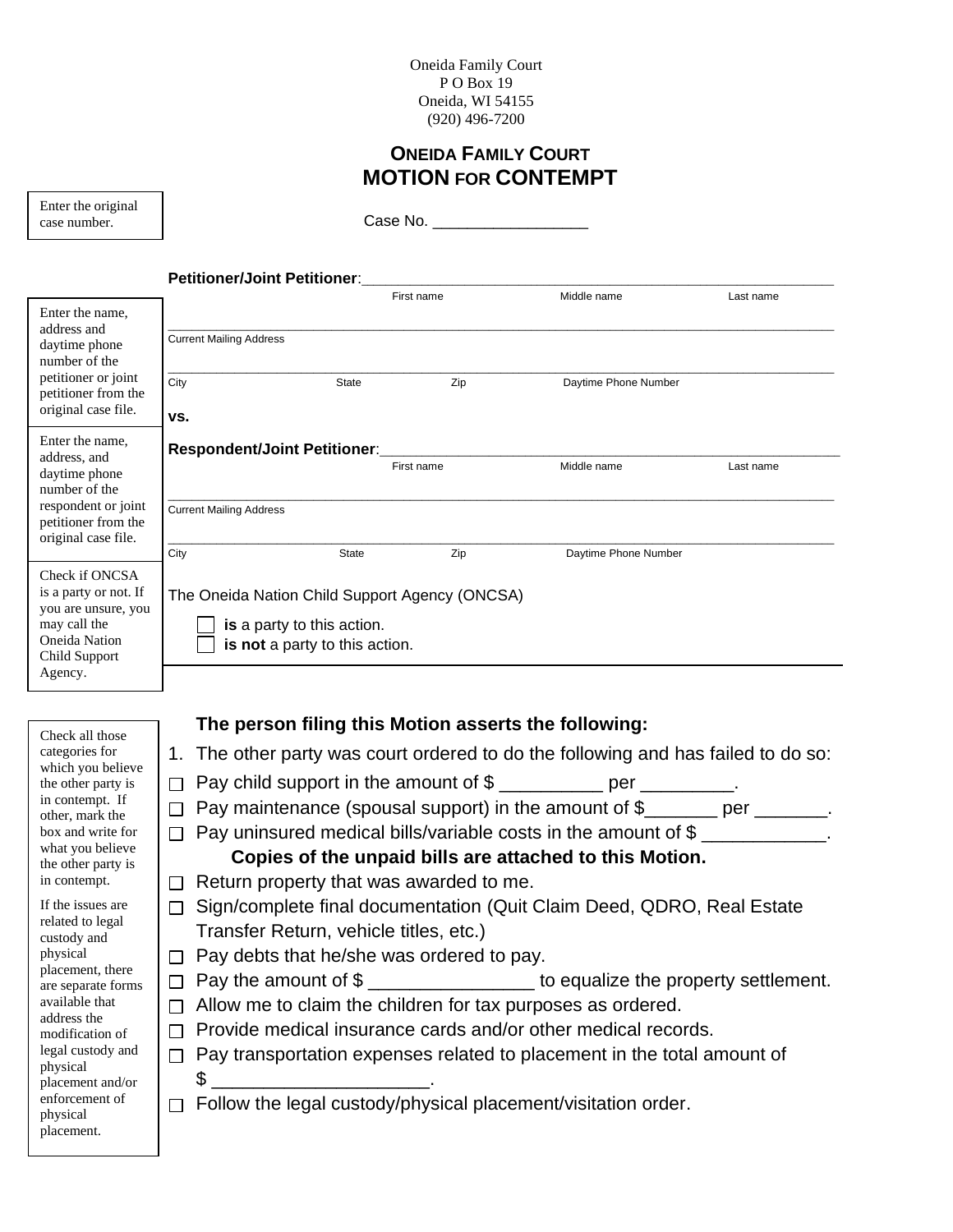Oneida Family Court P O Box 19 Oneida, WI 54155 (920) 496-7200

|                                                                                                                                                                                                                                    | Other:                                                                                                                                                                   |
|------------------------------------------------------------------------------------------------------------------------------------------------------------------------------------------------------------------------------------|--------------------------------------------------------------------------------------------------------------------------------------------------------------------------|
| Enter the date the<br>current court order<br>or judgment was<br>signed by the<br>judge.<br>Write the facts<br>that support your<br>claim. If you need<br>additional space,<br>mark the box and<br>attach the<br>additional sheets. | 2. The Court order that I am asking to be enforced was dated:<br>3. The facts supporting my reasons for believing that the other party is in<br>contempt are as follows: |
|                                                                                                                                                                                                                                    | See attached.<br>$\Box$                                                                                                                                                  |

**NOTE: The party being served with this Motion has fourteen (14) days to file an Answer/Response in writing with the Court and the other party OR the party being served has the option to respond in person at the hearing.**

Sign and print your name.

 \_\_\_\_\_\_\_\_\_\_\_\_\_\_\_\_\_\_\_\_\_\_\_\_\_\_\_\_\_\_\_\_\_\_\_\_\_\_ Signature

 \_\_\_\_\_\_\_\_\_\_\_\_\_\_\_\_\_\_\_\_\_\_\_\_\_\_\_\_\_\_\_\_\_\_\_\_\_\_ Print or Type Name

Enter the date on which you signed your name.

 \_\_\_\_\_\_\_\_\_\_\_\_\_\_\_\_\_\_\_\_\_\_\_\_\_\_\_\_\_\_\_\_\_\_\_\_\_\_ Date